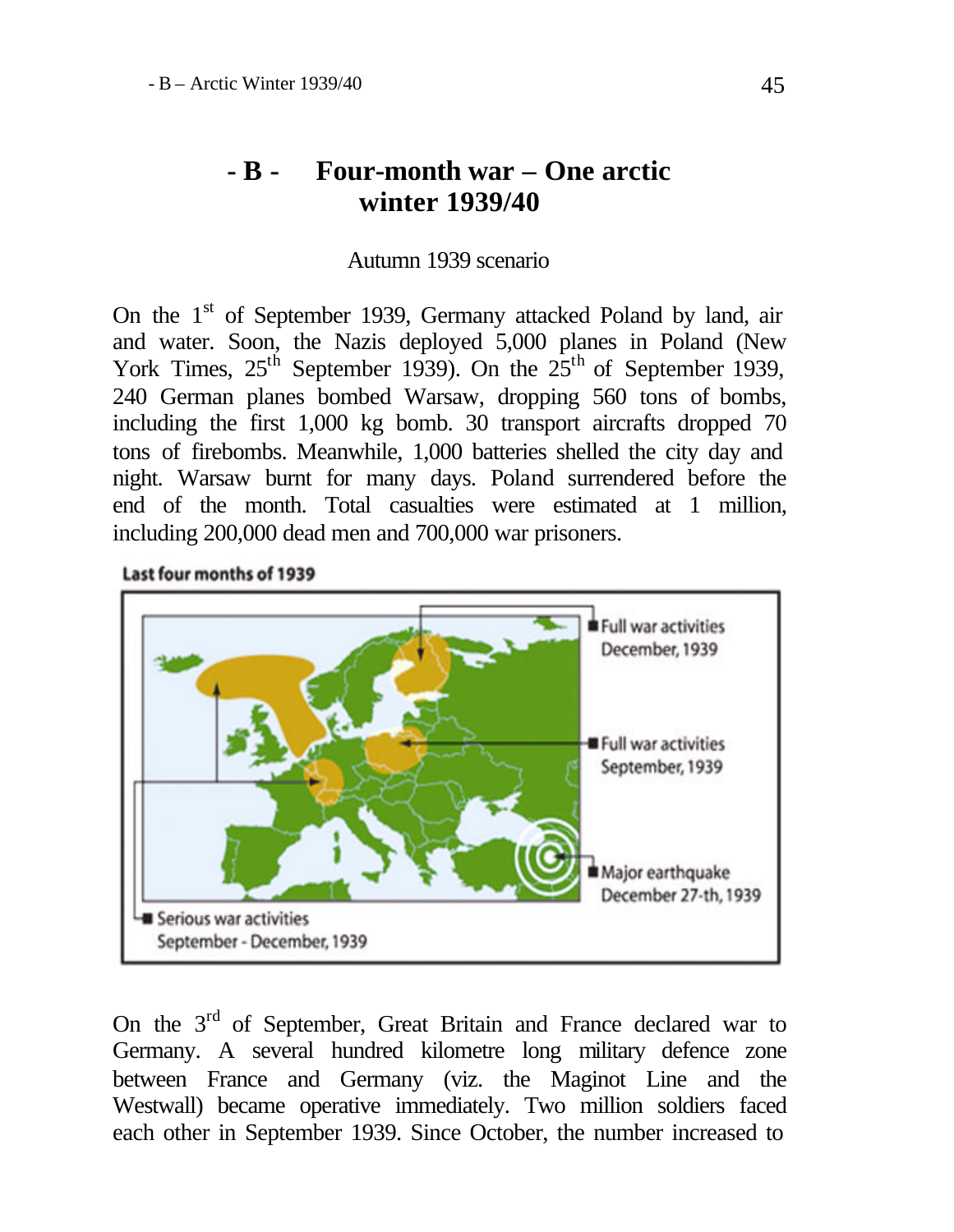over three million. Attacks and encounters occurred on a frequent basis.

During one of the first attacks, 700 French tanks and planes moved seven miles over the Saarland border, while 300 air planes attacked German positions in the Aachen industrial region and munitions area, some 125 miles further north (NYT, the  $7<sup>th</sup>$  of September 1939). Similar encounters, of smaller or larger proportions, occurred frequently. But the biggest clash was postponed due to extremely wet conditions, although Hitler had planned to invade France in late autumn.

On the 30<sup>th</sup> of November 1939, Russian troops invaded Finland with an army of 500,000 men (ca. 30 divisions), 2,000 tanks and 1,000 airplanes, while Finnish strength was much weaker. Fighting took place along a 1,000-kilometre front line, from the Barents Sea to the Gulf of Finland, with few access roads and very low temperatures (- 46ºC around Christmas 1939), in the permanent darkness of the northern Polar Circle and with only a few hours of daylight in southern Finland. On the night of 26 to 27 December, Anatolia was hit by a major earthquake which caused the death of 30,000 persons and generated a tsunami in the Eastern Black Sea.

In August 1939, many naval vessels had already been sent to distant positions. When war commenced, warring nations had an armada of 1,000 naval vessels in service. The Baltic and North Sea and Eastern North Atlantic were the preliminary areas of activity. From hour zero, many hundreds of naval vessels were permanently engaged in patrolling, escorting, mine laying, mine sweeping, depth charging submarines, shelling coastal batteries, enemy vessels or enemy air planes.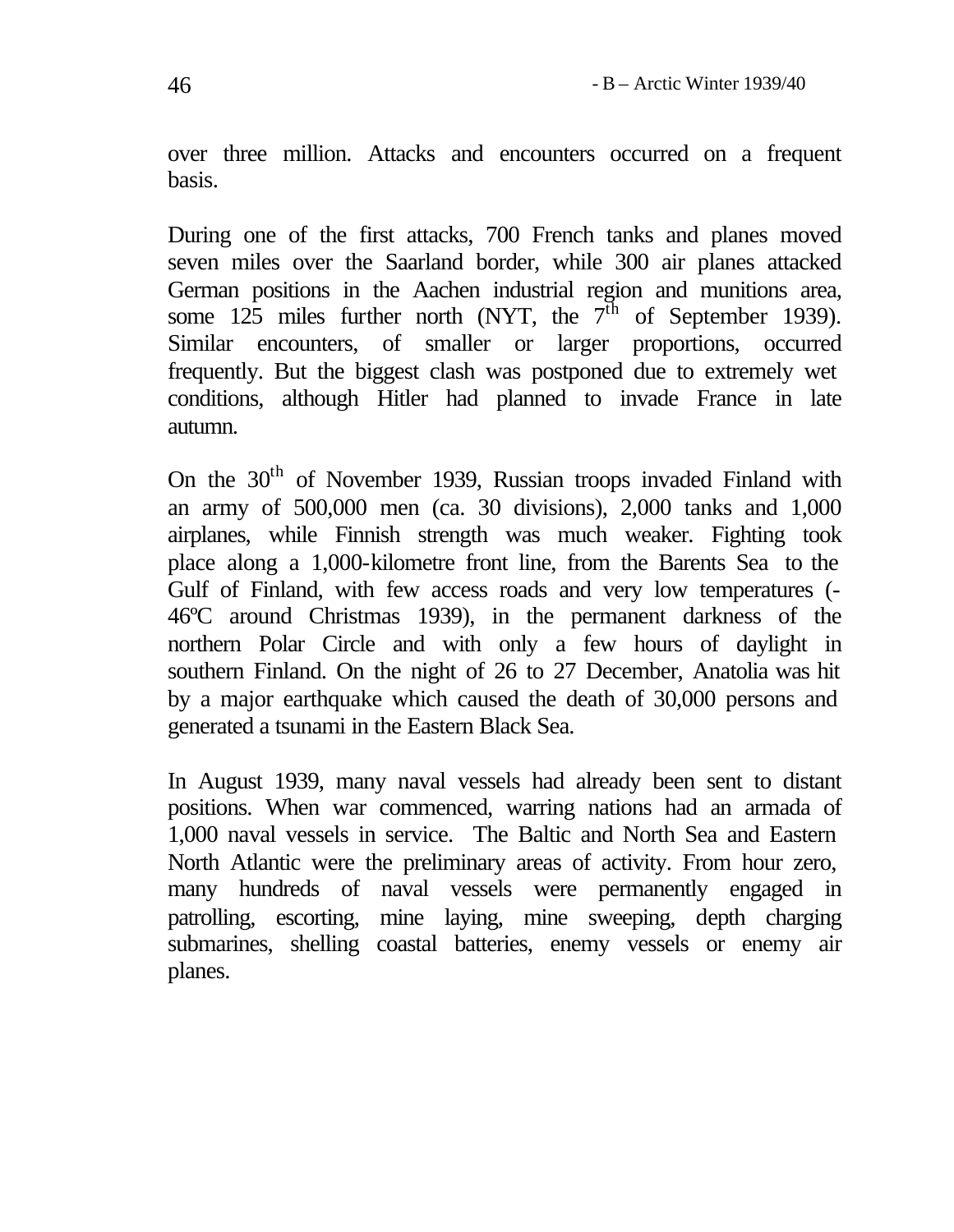

**23 september, 1939** 



7 december, 1939

Three weather charts from autumn 1939 demonstrate general air pressure conditions, while the chart of December 7, 1939 shows how toe high pressure block the flow of Atlantic air via Central Europe, which was already observed by the Neue Zürcher Zeitung, as explained on page 99 (below)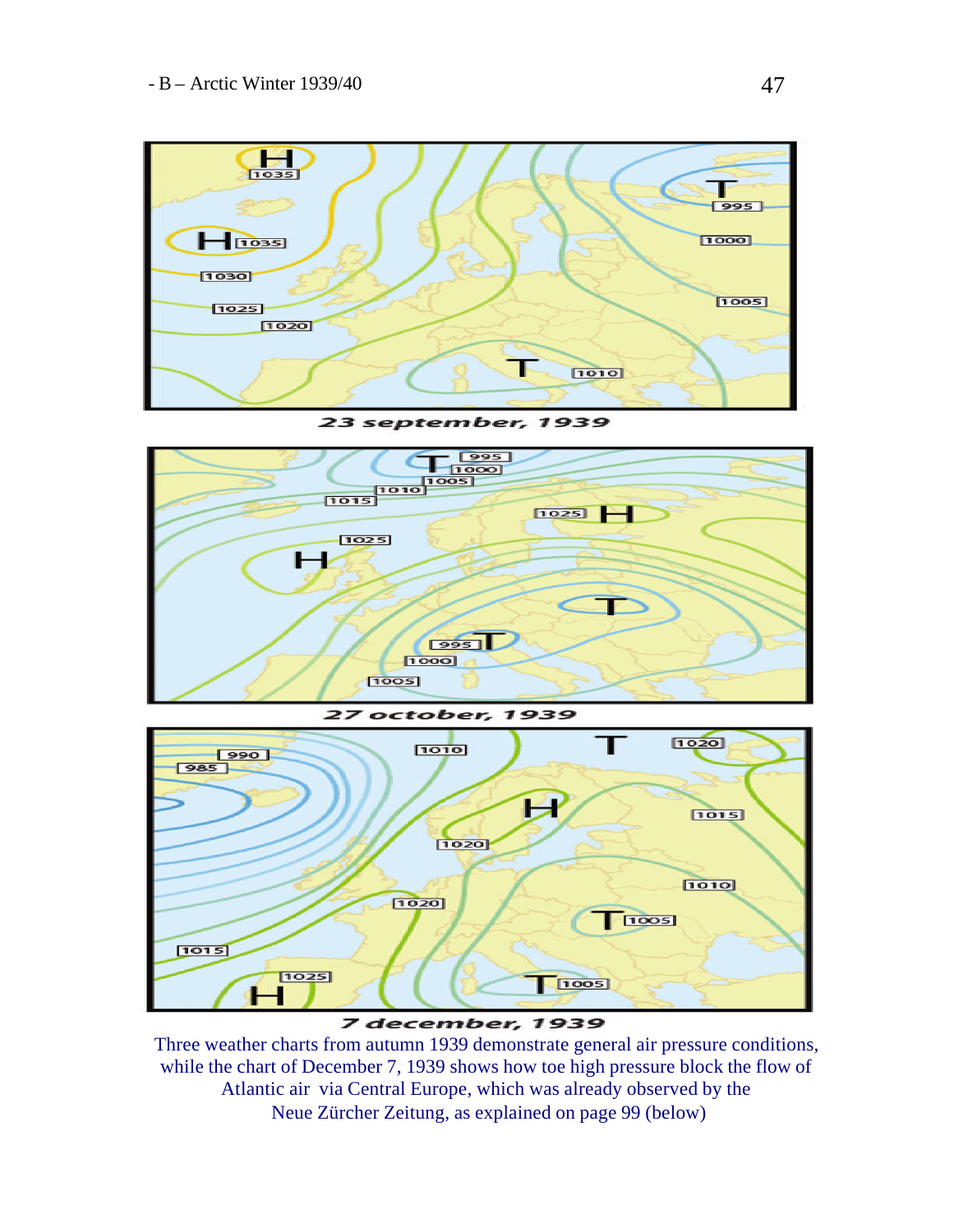## **The importance of autumn 1939 for climate research**

The autumn of 1939 has a unique importance for the climate research. Even though naval activities were modest compared to what the world saw a few months later and which lasted the next five years, on the  $1<sup>st</sup>$ of September 1939 climate statistics were free from any "external" influence. Northern European waters had never experienced such a devastating force powered by newly developed military means used firstly in WWII. WWI circumstances differed from those of WWII because during the former naval warfare the destruction progressed rather slowly before becoming serious, in late 1916, with the deployment of new weapons such as U-boats, sea mines, depth charges, etc.

The winter 1938/39 has been the warmest in the past few hundred years. Since the end of the WWI, Europe has been warming year after year. In the 1930s, no abnormal phenomenon has been recorded either in Europe or in a wider region that could have had an impact on the 'natural course' of the climate. In fact, the months between January and August 1939 had been slightly wetter than the average but, otherwise, thoroughly normal. Things changed only when WWII started. The impact of naval warfare on natural environment occurred very suddenly. Ocean and atmospheric matters run according to physical laws, for which the principles of conservation apply, except when something of huge proportions change the situation suddenly; an excellent example was the autumn of 1939.

Thanks to accurate climate data recorded in the autumn of 1939, conditions and circumstances that produced the arctic winter all over the Northern Hemisphere, in January 1940, and which maintained in Northern Europe until March 1940 will be discussed in details. To provide a complete picture, the war from China (1936) and an El Niño event 1938/39 which broke out in July/August 1939 will also be included in our presentation.